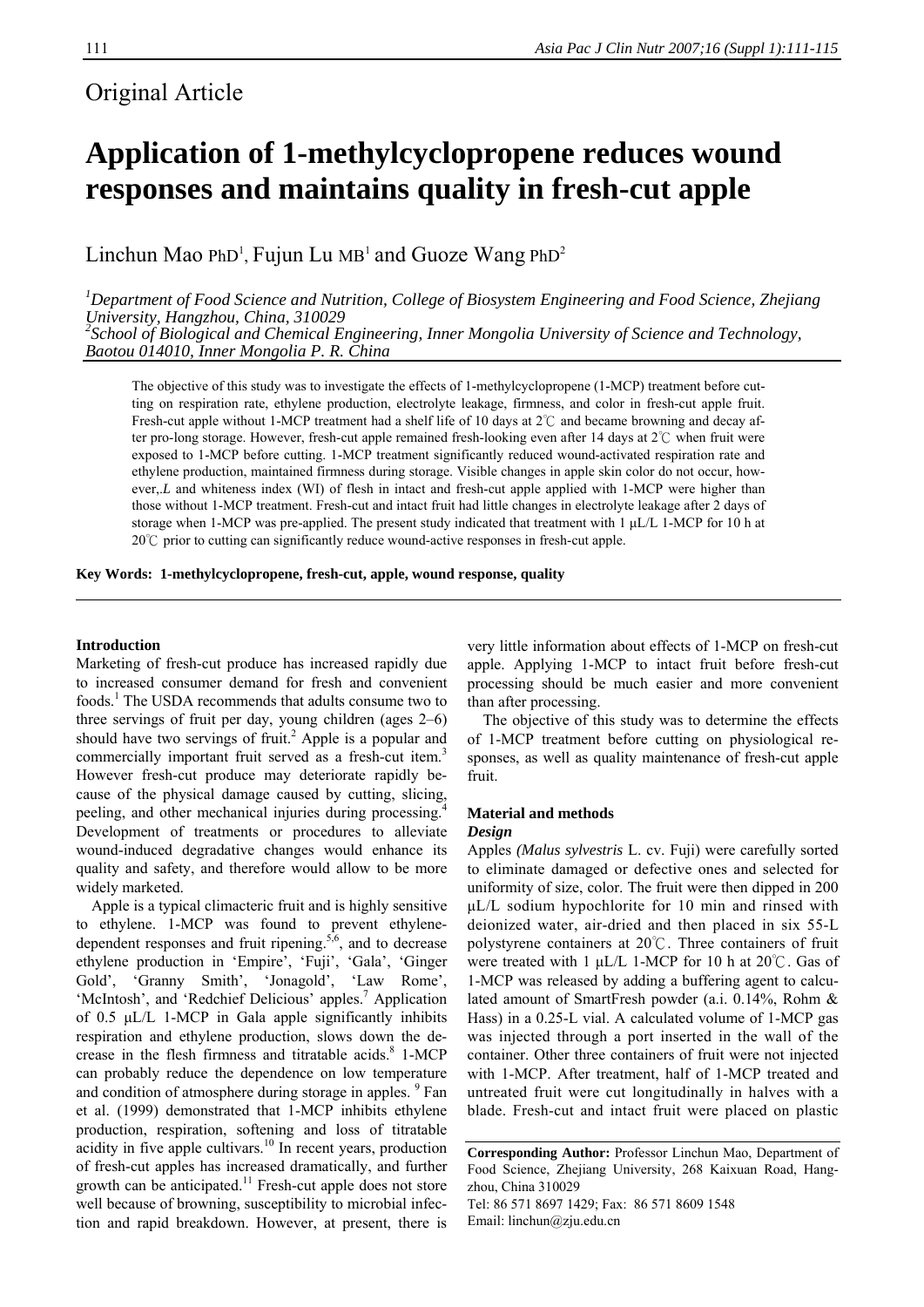trays with two fruit each, covered with 40 μm-thick polyethylene film and stored at 2℃. At the indicated intervals, intact and fresh-cut fruit were removed from storage and analyzed.

#### *Ethylene production and respiration rate*

Each 4 fruit per replicate (three replicates) were weighted and placed in a 1.4-L glass jar at 2℃. Jars were sealed for 1 h with a cap and a rubber septum, and then 1 mL of head-space gas was removed with a syringe and injected into a gas chromatograph (SP6800A, Lunan Ruihong Chemical Engineering Instruments Co., Ltd., Shandong, China) to determine ethylene. The oven and detector temperatures were 80 and 120℃, respectively, with nitrogen as the carrier gas.  $CO<sub>2</sub>$  evolution was determined with an infrared gas analyzer (GXH-305, Junfang Science & Technology Institute of Physical and Chemical Research, Beijing, China) and respiration rate was calculated as  $CO<sub>2</sub>$ mL/kg/ h.

#### *Firmness*

Firmness was measured as the puncture force in outer cortex using a Texture Analyzer (TA–XT2i, Godalming, UK) fitted with a probe of 5 mm in diameter and a penetrating depth of 10 mm.

#### *Color intensity of the cut-surface*

The color of the cut surface was determined using a colorimeter (WCS-S, Precision scientific Instrument Co., Ltd., Shanghai, China). A standard white calibration plate was employed to calibrate the equipment. Three readings of *L* (lightness), *a* (greeness) and *b* (yellowness) were taken around the mid point area between endocarp and skin. Observations were recorded for each of four halved fruit per replicate at each time interval. A decrease in *L* value indicates a loss of whiteness, a more positive *a* value means progressive browning and a more positive *b*  value indicates more yellowing. The whiteness index [WI  $= 100-(100-L)^{2}+a^{2}+b^{2})^{1/2}$  was calculated as described by Bolin and Huxsoll.<sup>12</sup>

#### *Electrolyte leakage*

Cylinders of apple flesh tissue were excised with a 10 mm diameter stainless steel cork borer. Two pieces of 4 mm thickness were cut from each cylinder. After being rinsed 3 times (2–3 min) with deionized water, ten pieces were put into 50 mL of deionzed water and shaken at 100 cycles per min at room temperature. The electrolyte leakage in the solution was measured after 5 h using a Conductance Bridge (DDS-11A, Yamei Electron Instrument Factory, Hangzhou, China). Total conductivity was obtained after keeping the flasks in an oven  $(90^{\circ}C)$  for 2 h. Results were expressed as percentage of total conductivity.

#### *Statistical analysis*

The experimental design was a Randomized Complete Block Design (RCBD), triplicated. Statistical analysis was conducted on data using a factorial ANOVA with SAS 8.2 (GLM) PC software package for windows. Differences between means were determined by the Tukey's test. Statistical significance was considered at  $p \leq 0.05$ .

#### **Results and discussion**

### *Browning and shelf-life of fresh-cut apple*

In this study, color was assessed by the *L* and WI values, the responses of both factors were similar. The lightest flesh color (highest *L* and WI values) occurred in freshly prepared halved fruit (Fig 1, 2). Cutting resulted in enzymatic browning as indicated by lower *L* and WI values in fresh-cut fruit than in intact fruit. However, this woundinduced color change was reduced by the application of 1-MCP before cutting (Fig 1, 2). 1-MCP can retarded browning indicated by the higher level of *L* and WI values in 1-MCP pre-applied apples, comparing with untreated fruit.

In this research, *L* values were lowest at day 4 in all storage periods. This was similar to the results obtained in previous studies. Lightness of 'Red Delicious' apple rings decreased sharply during 48 h at 1℃.<sup>13</sup> All twelve cultivars of apples showed a rapid decrease in *L* values.<sup>14</sup> Apples slices packaged with air and  $90\%$ N<sub>2</sub>,  $5\%$ CO<sub>2</sub> modified atmosphere had lowest WI values at the fourth day of storage period at  $4^{\circ}$ C, and that  $65\%$ N<sub>2</sub>O,  $25\%$ Ar,  $5\%$ CO<sub>2</sub>,  $5\%$ O<sub>2</sub> increased WI value and brightened after 8 days of



**Figure 1.** Changes of color WI value in fresh-cut and intact apples during storage at  $2^{\circ}$ . Intact fruit were treated with 1 μL/L 1-MCP for 10 h (■) and then cut in halves (▲). Intact fruit without the treatment of 1-MCP ( $\Box$ ) and cut in halves ( $\Delta$ ).



**Figure 2.** Changes of color *L* value in fresh-cut and intact apples during storage at  $2^{\circ}$ C. Intact fruit were treated with 1  $\mu$ L/L 1-MCP for 10 h ( $\blacksquare$ ) and then cut in halves ( $\blacktriangle$ ). Intact fruit without the treatment of 1-MCP  $(\square)$  and cut in halves  $(\triangle)$ .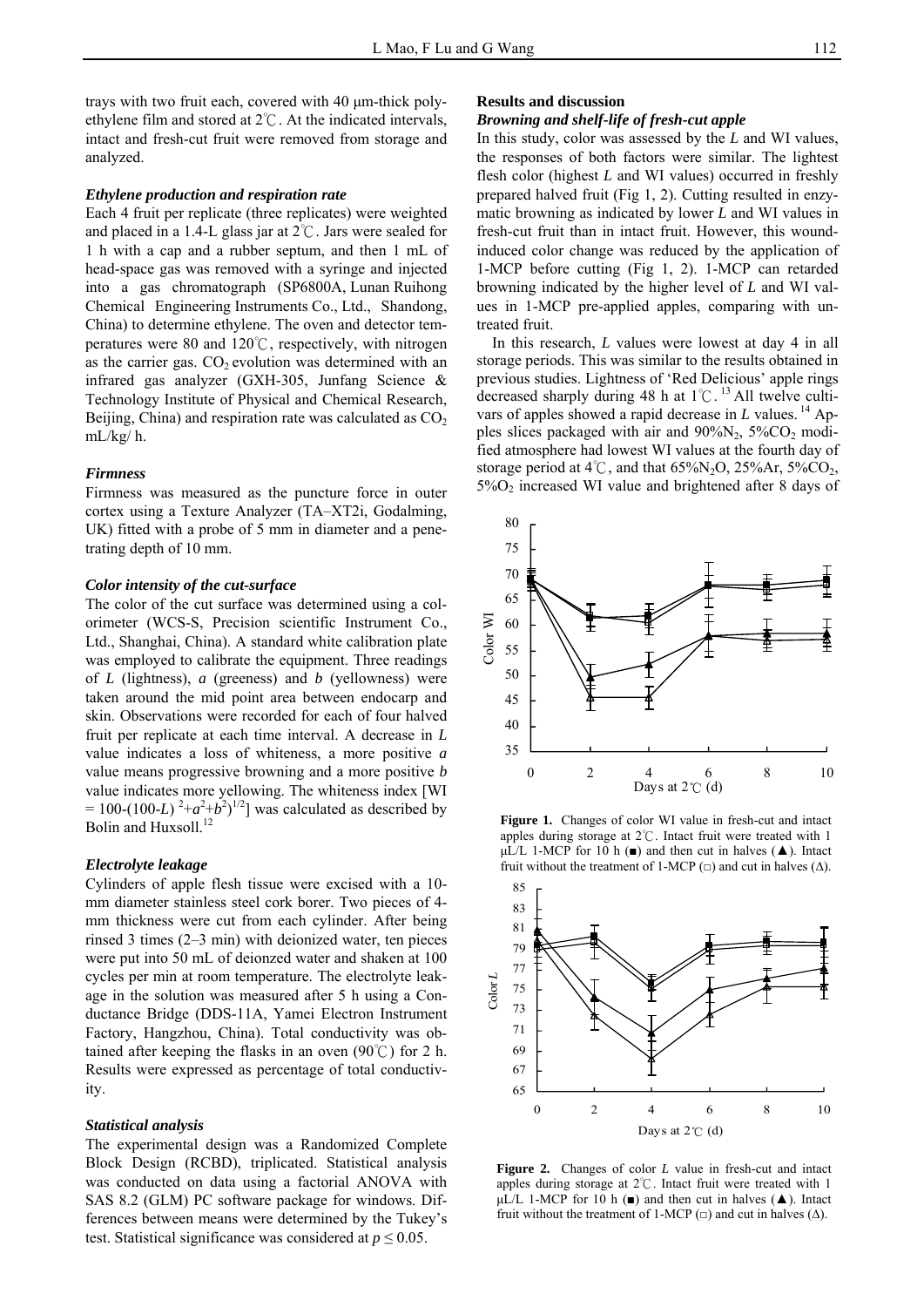of storage. 15 1-MCP pre-treatment showed a similar effect as this modified atmosphere.

Browning after cutting would most probably be due to enzymatic browning reaction stimulated by tissue damage with consequent enhanced contact between enzymes and substrates. Application of 1-MCP could significantly inhibit this browning, and thus delay the deterioration of fresh-cut apple fruit. This study observed that shelf-life of fresh-cut apple without 1-MCP treatment was 10 days at 2℃. Pro-long storage resulted in browning and decay, although the firmness may still remain higher than 24 N. However, fresh-cut apple exposed to 1-MCP before cutting remained fresh-looking and had little infection and browning even after 14 days at 2℃. The enhancement of the resistance to browning and decay by 1-MCP also might be linked to the delayed softening and physiological breakdown.

#### *Respiration and ethylene*

Respiration rates in fresh-cut apple applied with 1-MCP declined rapidly within the first 4 days. Thereafter, it increased until approximately day 6 (Fig 3). At the first 4 days, there is a similar change of respiration rate in the untreated fresh-cut apple, and then it increased until about day 8, when an obvious respiratory climacteric was observed. In intact 1-MCP treated apples, respiration rates decreased slowly during the storage. Regardless of cutting, the level of respiration rate of 1-MCP treated apples is lower than that of non-treated ones. 1-MCP pretreatment can distinctly decrease respiration rates of either intact or fresh-cut apples. A wound response was detected in cut fruit in comparison to intact fruit, indicating by an increase in  $CO<sub>2</sub>$  production immediately after cutting and the higher level of  $CO<sub>2</sub>$  productions during all the storage period (Fig 3).



**Figure 3.** Respiration rates in intact and fresh-cut apples during storage at  $2^{\circ}\text{C}$ . Intact fruit were treated with 1 µL/L 1-MCP for 10 h ( $\blacksquare$ ) and then cut in halves ( $\blacktriangle$ ). Intact fruit without the treatment of 1-MCP ( $\Box$ ) and cut in halves ( $\Delta$ ).

Ethylene production in intact fruit treated with  $1 \mu L/L$  1-MCP was the lowest during storage period (Fig 4). Ethylene productions of fresh-cut fruit were higher than those of intact fruit. However, this wound-induced increase was highly reduced when 1-MCP was pre-applied before cutting. Furthermore, 1-MCP markedly reduced ethylene



**Figure 4.** Ethylene production in fresh-cut and intact apples during storage at  $2^{\circ}$ C. Intact fruit were treated with 1 µL/L 1-MCP for 10 h ( $\blacksquare$ ) and then cut in halves ( $\blacktriangle$ ). Intact fruit without the treatment of 1-MCP( $\Box$ ) and cut in halves ( $\Delta$ )...



**Figure 5.** Electrolyte leakage in fresh-cut and intact apples during storage at  $2^{\circ}$ C. Intact fruit were treated with 1 µL/L 1-MCP for 10 h ( $\blacksquare$ ) and then cut in halves ( $\blacktriangle$ ). Intact fruit without the treatment of 1-MCP ( $\Box$ ) and cut in halves ( $\Delta$ ).



**Figure 6.** Flesh firmness in fresh-cut and intact apples during storage at  $2^{\circ}$ C. Intact fruit were treated with 1  $\mu$ L/L 1-MCP for 10 h ( $\blacksquare$ ) and then cut in halves ( $\blacktriangle$ ). Intact fruit without the treatment of 1-MCP  $(\square)$  and cut in halves  $(\triangle)$ .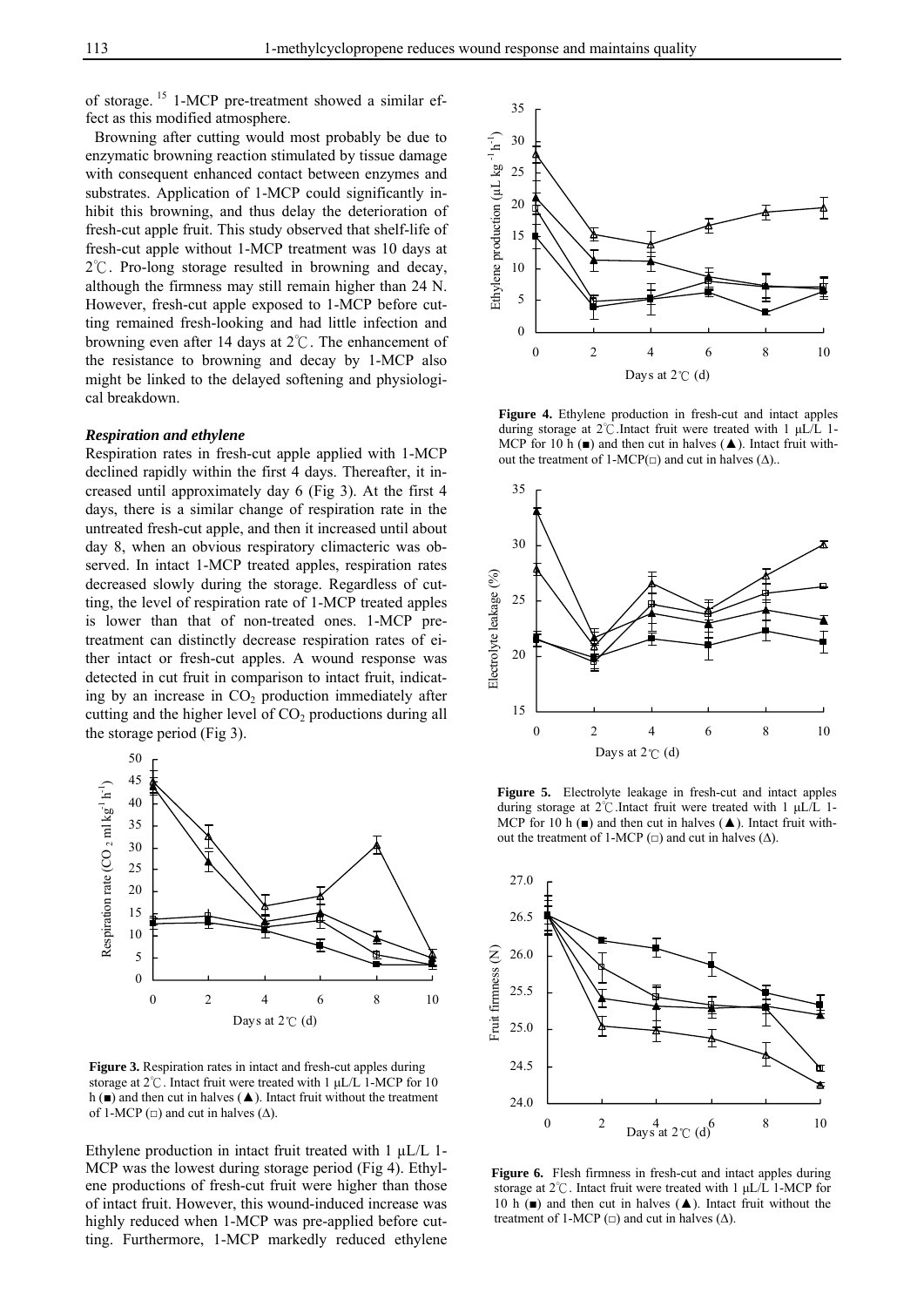production in both intact and cut fruit. There was a rapid decrease of ethylene productions in the initial 2 days in all the treatments. By the end of storage, ethylene production in fresh-cut fruit without 1-MCP treatment was as high as  $19.58 \pm 1.62 \mu L/kg/h$ , in contrast to a low value of  $6.53 \pm 1.21 \mu L/kg/h$  when 1-MCP was applied before cutting.

For measured parameters, the response to cutting was maximal in respiration rate and ethylene production. The higher respiration rate and ethylene production in freshcut apples than intact ones during storage indicated that wounding caused by cutting resulted in physiological responses. Changes of respiration rate and ethylene production in apples seem to be concomitant. Therefore, the initial increased respiration in cut fruit could be the direct induction by wound ethylene. This wound-activated respiration rates could also be due to both the increased surface area exposed to the atmosphere after cutting which allows oxygen to diffuse into the interior cells more rapidly and to the increased metabolic activity of injured cells.16 Cut-induced increases of respiration rate and ethylene production were prevented by the application of 1- MCP before cutting.

#### *Electrolyte leakage*

Electrolyte leakage in fresh-cut apple fruit decreased rapidly within the initial 2 days. Afterward, fresh-cut and intact fruit had little changes in electrolyte leakage during storage when 1-MCP was applied (Fig. 5). 1-MCP induced the transient increases of electrolyte leakage of the fresh-cut apples at the first day. Without 1-MCP treatment, fresh-cut fruit had the highest electrolyte leakage during most of the storage period. In fact, fresh-cut and intact fruit had much lower electrolyte leakages after 4 days of storage when 1-MCP was pre-applied, indicating that wound-induced increase of electrolyte leakages was also prevented by 1-MCP.

#### *Firmness*

The marketability of fresh-cut fruit is generally judged by the maintenance of firmness among other parameters.<sup>17</sup> Application of 1-MCP retarded firmness loss in both intact and cut fruit during storage (Fig. 6). Intact fruit had higher firmness than fresh-cut ones throughout the most period of storage. Firmness in 1-MCP treatment fruit was higher than those without the application of 1-MCP. A continuous loss of firmness occurred during storage in all treatments. Wound-induced firmness loss was observed by indicating the lower firmness in cut fruit than that in intact fruit. By the end of storage, firmness in fruit treated with 1-MCP was  $25.34 - 25.21$ N, higher than those without 1-MCP treatment  $(24.48 - 24.26N)$ . Softening is prevented or delayed by 1-MCP, the effects of treatment often closely associated with ethylene production.<sup>7, 10, 18-22</sup>

#### **Conclusion**

1-MCP treatment significantly reduced wound-activated respiration rate and ethylene production, slowed down fruit softening and browning. The present study indicated that treatment with 1 μL/L 1-MCP for 10 h at  $20^{\circ}$ C prior to cutting and stored at 2℃ can significantly reduce

wound-mediated responses, and thus maintained the fresh quality of fresh-cut apple fruit.

#### **Acknowledgements**

The authors wish to thank Xuehua Fang, Xin Pan, Daofu Duan and Yongquan Xu for their experimental assistance.

#### **References**

- 1. Ohlsson T. Minimal processing preservation methods of the future - an overview. Trends Food Sci Technol 1994; 5: 341–344.
- 2. USDA (US Department of Agriculture), Center for Nutrition Policy and Promotion. The Food Guide Pyramid. Home and Garden Bul 1996; No. 252.
- 3. Abbott JA, Saftner RA, Gross KC, Vinyard BT, Janick J. 2004. Consumer evaluation and quality measurement of fresh-cut slices of "Fuji," "Golden Delicious," "GoldRush," and "Granny Smith" apples. Postharvest Biol and Technol 2004; 33:127–140.
- 4. Watada AE, Ko NP, Minott DA. Factors affecting quality of fresh-cut horticultural products. Postharvest Biol and Technol 1996; 9:115-125.
- 5. Sisler EC, Serek M. Inhibitor of ethylene responses in plants at the receptor level: recent development. Plant Physiol 1997; 100:577-582.
- 6. Blankenship S, Dole, JM. 1-Methylcyclopropene: a review. Postharvest Biol and Technol 2003; 28:1-25.
- 7. Pre-Aymard C, Weksler A, Lurie S. Responses of 'Anna', a rapidly ripening summer apple, to1 methylcyclopropene. Postharvest Biol and Technol 2003; 27:163-170.
- 8. Tang Y, Ma SS, Wu CL. Effect of 1-MCP on respiration, ethylene production and fruit quality of Gala apples. J Fruit Sci 2004; 21:42-45.
- 9. Mir NA, Najma Khan EC, Melissa W. Harvest maturity, storage temperature, and 1-MCP application frequency alter firmness retention and chlorophyll fluorescene of Redchief'delicious apples. J Amer Soc Hort Sci 2001; 126:618-624.
- 10. Fan X, Mattheis JP, Blankenship SM. Development of apple superficial scald, soft scald, core flush and greasiness is reduced by MCP. J Agric Food Chem 1999; 47:3063-3068.
- 11. Pilizota V, Sapers GM. Novel browning inhibitor formulation for fresh-cut apples. J Food Sci 2004; 69:140–143.
- 12. Bolin HR, Huxsoll CC. Control of minimally processed carrot (Daucus carotova) surface discoloration caused by abrasion peeling. J Food Sci 1991; 56:416–421.
- 13. Lozano-de-Gonz-alez P, Barrett DM, Wolstad RE, Durst RW. Enzymatic browning inhibited in fresh and dried apple rings by pineapple juice. J Food Sci 1993; 58: 399.
- 14. Kim DM, Smith NL, Lee CY. Quality of minimally processed apple slices from selected cultivars. J Food Sci 1993; 58:1115-1117.
- 15. Rocculi P, Romani S, Rosa MD. Evaluation of physicochemical parameters of minimally processed apples packed in non-conventional modified atmosphere. Food Res Int 2004; 37: 329-335.
- 16. Zagory D. Controlled and modified atmospheres for fresh-cut products: film technology and selection. University of California Davis. Perishables Handling Newsletter 1995; 81:20-22.
- 17. Mastrocola D, Pittia P, Lerici CR. Quality of apple slices processed by combined techniques. J Food Quality 1995; 18:133-146.